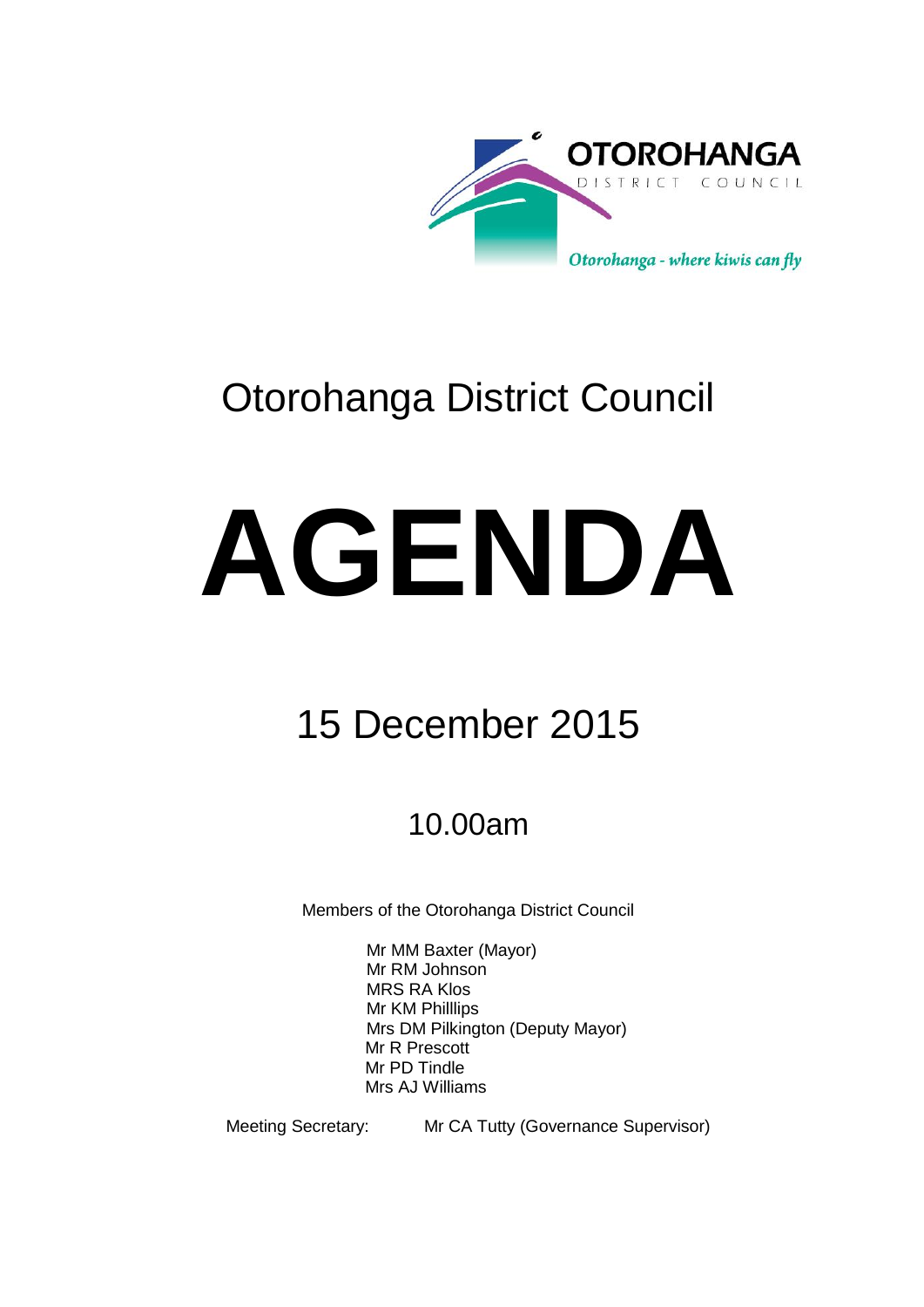### **OTOROHANGA DISTRICT COUNCIL**

15 December 2015

Notice is hereby given that an ordinary meeting of the Otorohanga District Council will be held in the Council Chambers, Maniapoto St, Otorohanga on Tuesday 15 December 2015 commencing at 10.00am.

8 December 2015

**DC Clibbery CHIEF EXECUTIVE**

### **AGENDA**

### **ORDER OF BUSINESS:**

| <b>ITEM</b>           | <b>PRECIS</b>                                                                    | <b>PAGE</b> |
|-----------------------|----------------------------------------------------------------------------------|-------------|
| <b>PRESENT</b>        |                                                                                  |             |
| IN ATTENDANCE         |                                                                                  |             |
| APOLOGIES             |                                                                                  |             |
| <b>OPENING PRAYER</b> |                                                                                  |             |
|                       | <b>ITEMS TO BE CONSIDERED IN GENERAL BUSINESS</b>                                |             |
|                       | CONFIRMATION OF MINUTES - 17 NOVEMBER 2015                                       |             |
| <b>REPORTS</b>        |                                                                                  |             |
| Item $265$            | OTOROHANGA COMMUNITY BOARD MINUTES 19 NOVEMBER 2015                              |             |
| Item 266              | KAWHIA COMMUNITY BOARD MINUTES 27 NOVEMBER 2015                                  | 2           |
| Item 267              | ROAD LEGALISATION PART MAIHIIHI ROAD - SO 424598                                 | 3           |
| Item 268              | APPLICATION FOR TEMPORARY ROAD CLOSURE HAMILTON CAR CLUB<br>– NGUTUNUI HILLCLIMB | 10          |
| Item $269$            | ODC MATTERS REFERRED FROM 17 NOVEMBER 2015                                       | 12          |
| <b>GENERAL</b>        |                                                                                  | 13          |
|                       | MOTION TO EXCLUDE THE PUBLIC                                                     | 13          |
| Item $261$            | OBJECTION TO MENACING DOG CLASSIFICATION ON KARMA AND OTO<br><b>CONFIDENTIAL</b> | 13          |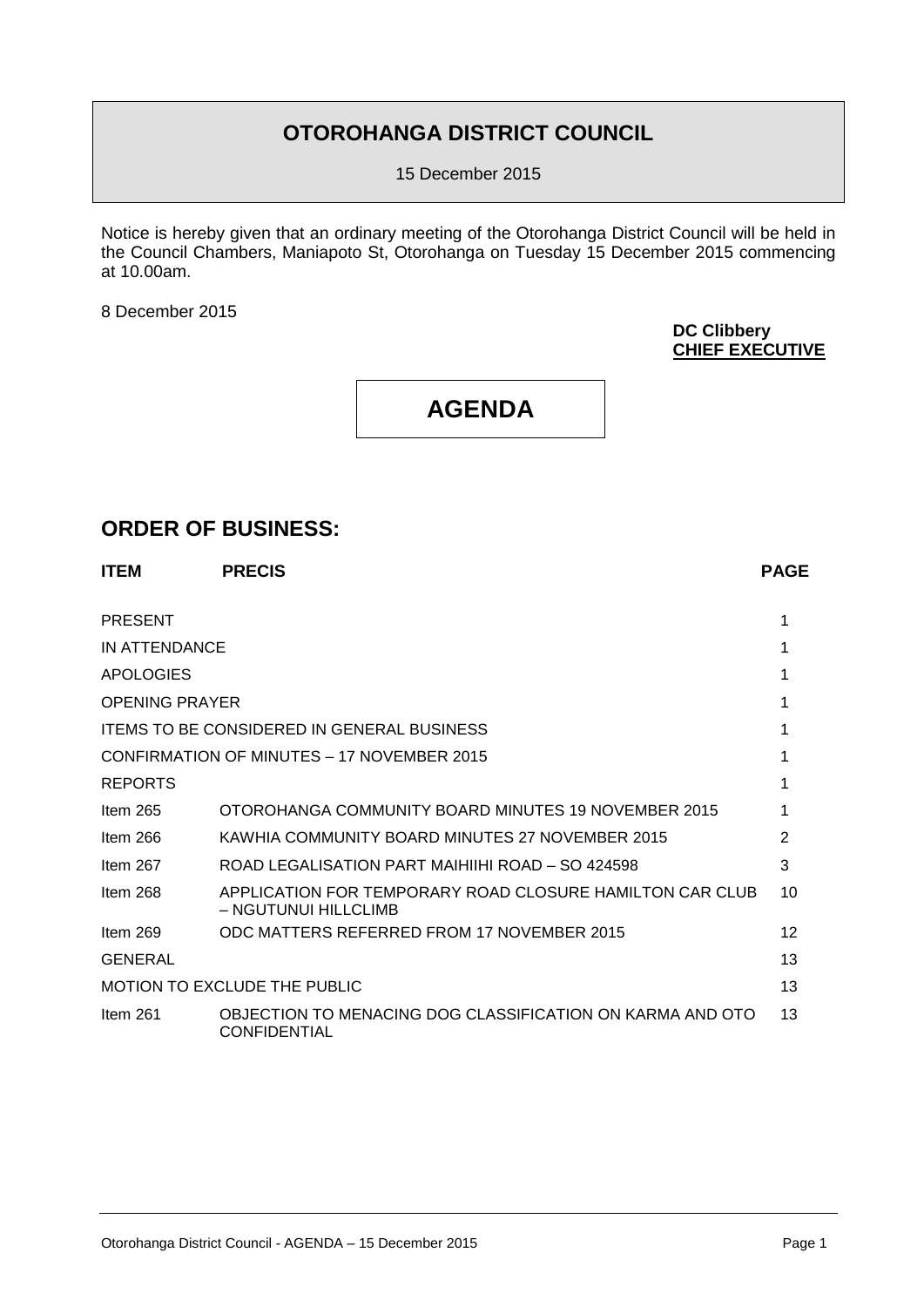### **PRESENT**

**IN ATTENDANCE**

**APOLOGIES**

**ITEMS TO BE CONSIDERED IN GENERAL BUSINESS**

**CONFIRMATION OF MINUTES – 17 NOVEMBER 2015**

**REPORTS**

**Item 265 OTOROHANGA COMMUNITY BOARD MINUTES 19 NOVEMBER 2015 To: His Worship the Mayor and Councillors Otorohanga District Council**

**From: Governance Supervisor**

**Date: 15 December 2015** 

### **Executive Summary**

Minutes of the meeting of the Otorohanga Community Board held on 19 November 2015 as previously circulated.

### **Staff Recommendation**

It is recommended that:

The minutes of the meeting of the Otorohanga Community Board held on 19 November 2015 be received.

**CA Tutty GOVERNANCE SUPERVISOR**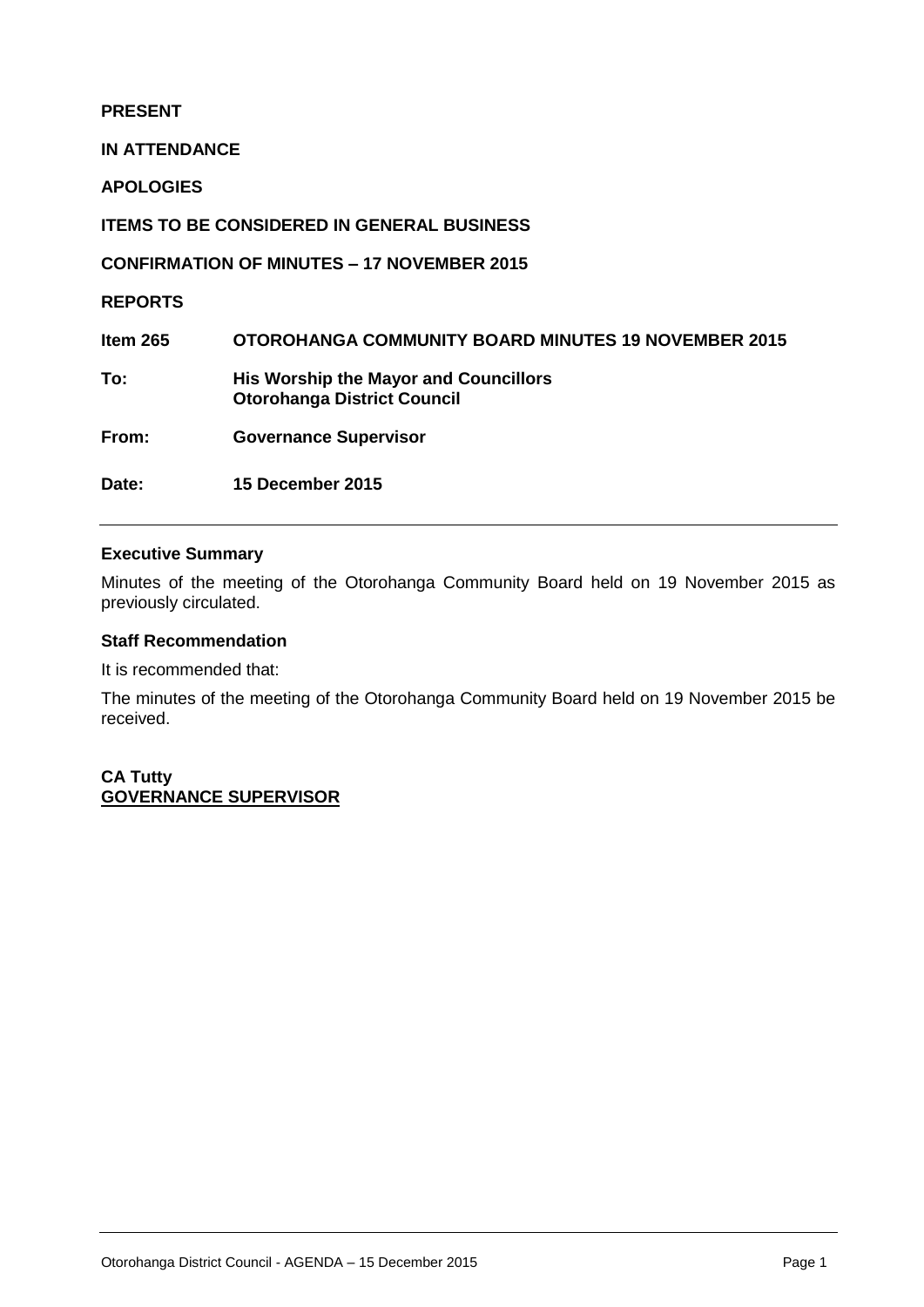**Item 266 KAWHIA COMMUNITY BOARD MINUTES 27 NOVEMBER 2015 To: His Worship the Mayor and Councillors Otorohanga District Council From: Governance Supervisor Date: 15 December 2015** 

### **Executive Summary**

Minutes of the meeting of the Kawhia Community Board held on 27 November 2015 as previously circulated.

### **Staff Recommendation**

It is recommended that:

The minutes of the meeting of the Kawhia Community Board held on 27 November 2015 be received.

**CA Tutty GOVERNANCE SUPERVISOR**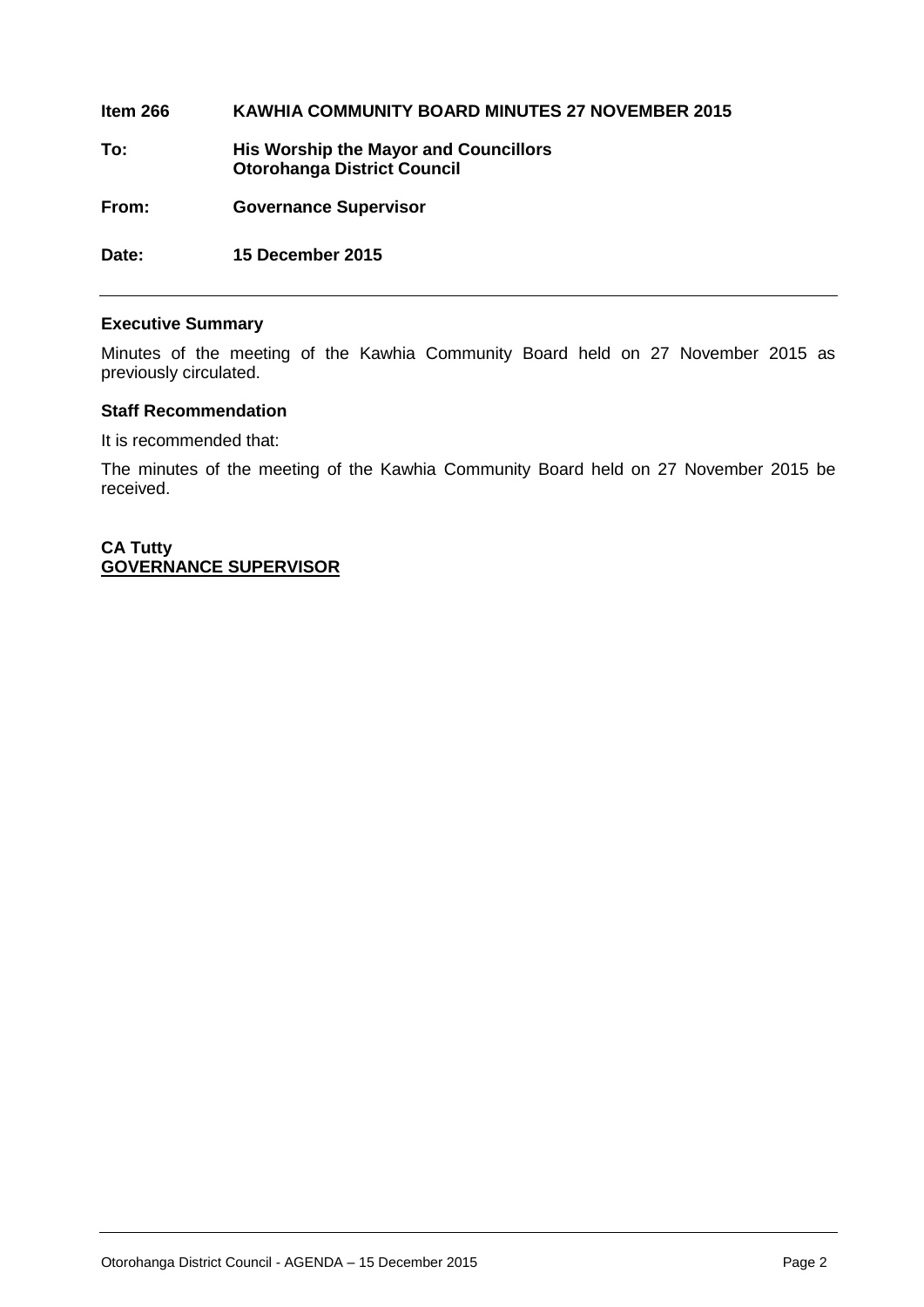**Subject: ROAD LEGALISATION PART MAIHIIHI ROAD – SO 424598 To: His Worship the Mayor and Councillors Otorohanga District Council From: Engineering Manager Date: 15 December 2015**

### **Relevant Community Outcomes**

Manage the natural and physical environment in a sustainable manner

### **Executive Summary**

Council has documents requiring consent to legalising part of Maihiihi Road being a one kilometre section before Hoddle Road.

The section of road was realigned in the 1980s and this action is to correct the legal alignment to coincide with the current physical location of the road.

The property owner involved is Paewhenua Station Trust.

The consent relates to land to be acquired for road and road to be stopped and vested in adjoining property.

### **Staff Recommendation**

It is recommended that:

- 1. The Otorohanga District Council hereby consents to the Minister of Land Information declaring:
	- a. Pursuant to Sec 114 of the Public Works Act 1981 the land described in the **First Schedule** below to be road vested in the Otorohanga District Council.
	- b. Pursuant to Sec 116 and 117 of the Public Works Act 1981 the road described in the **Second Schedule** below being stopped and vested in the adjoining property by way of amalgamation with the title listed and being subject to existing mortgages recorded on the title.

| <b>First Schedule - Land to be Declared Road</b>                                             |                      |                      |                                   |  |  |
|----------------------------------------------------------------------------------------------|----------------------|----------------------|-----------------------------------|--|--|
| Area                                                                                         | Description          | Title                | Owners                            |  |  |
| 350 <sup>2</sup>                                                                             | Section 2 SO 424598  | <b>CFR SA46B/708</b> | <b>Paewhenua Station Trustees</b> |  |  |
| 508m <sup>2</sup>                                                                            | Section 4 SO 424598  | <b>CFR SA46B/708</b> | <b>Paewhenua Station Trustees</b> |  |  |
| $1003m^2$                                                                                    | Section 7 SO 424598  | CFR SA46B/708        | <b>Paewhenua Station Trustees</b> |  |  |
| 274m <sup>2</sup>                                                                            | Section 8 SO 424598  | <b>CFR SA46B/708</b> | Paewhenua Station Trustees        |  |  |
| 51 <sup>2</sup>                                                                              | Section 10 SO 424598 | <b>CFR SA46B/708</b> | <b>Paewhenua Station Trustees</b> |  |  |
| 113m <sup>2</sup>                                                                            | Section 11 SO 424598 | <b>CFR SA46B/708</b> | <b>Paewhenua Station Trustees</b> |  |  |
| 93m <sup>2</sup>                                                                             | Section 12 SO 424598 | <b>CFR SA46B/708</b> | <b>Paewhenua Station Trustees</b> |  |  |
| 2392m <sup>2</sup><br>Total                                                                  |                      |                      |                                   |  |  |
| <b>Second Schedule</b> – Road to be Stopped and Vested by Amalgamation in Adjoining Property |                      |                      |                                   |  |  |

### *South Auckland Land District – Otorohanga District*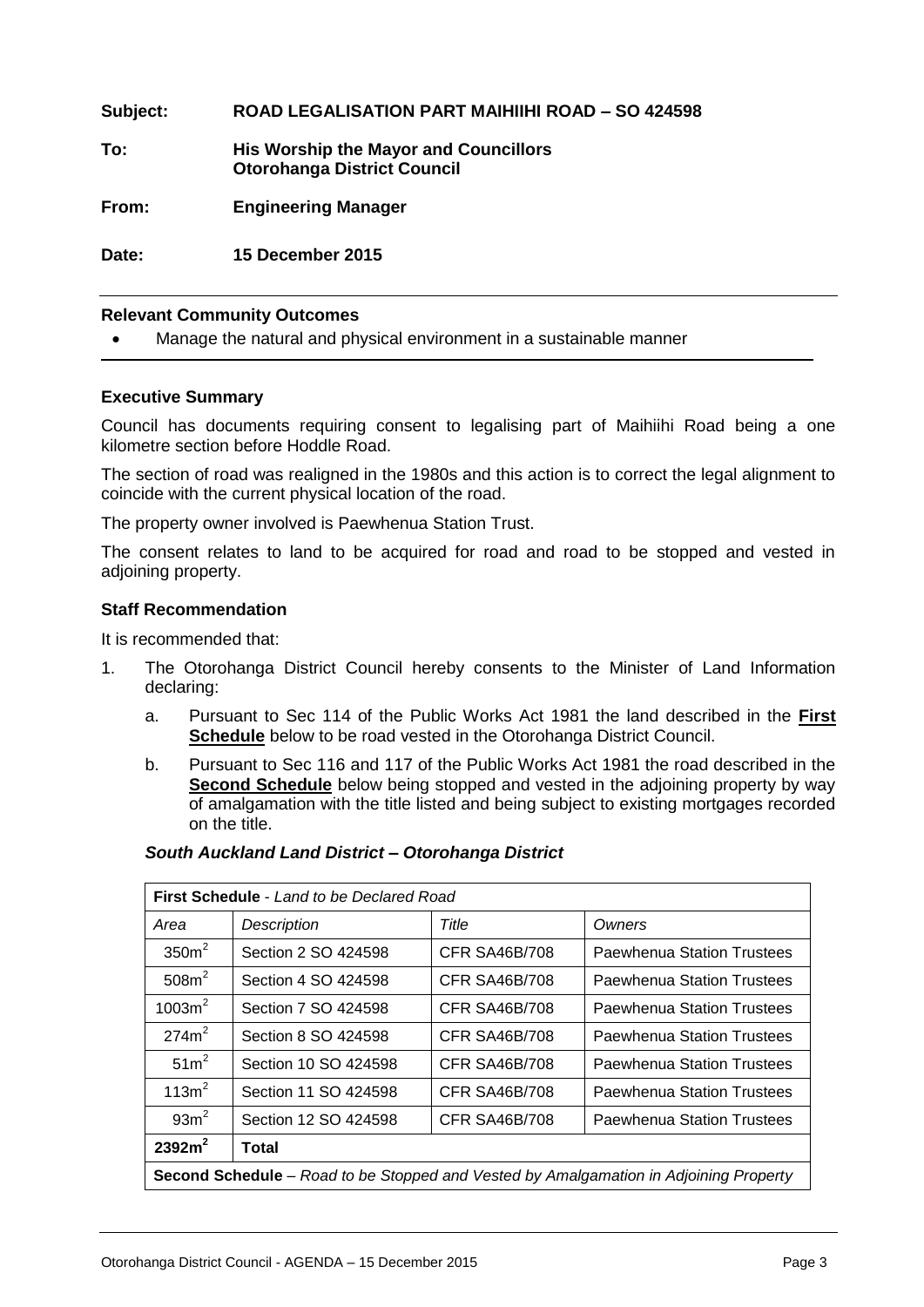| Area               | Description          | Title                | Owners                            |
|--------------------|----------------------|----------------------|-----------------------------------|
| $98m^2$            | Section 3 SO 424598  | <b>CFR SA46B/708</b> | <b>Paewhenua Station Trustees</b> |
| 219m <sup>2</sup>  | Section 5 SO 424598  | <b>CFR SA46B/708</b> | <b>Paewhenua Station Trustees</b> |
| 275m <sup>2</sup>  | Section 6 SO 424598  | <b>CFR SA46B/708</b> | <b>Paewhenua Station Trustees</b> |
| 228m <sup>2</sup>  | Section 9 SO 424598  | <b>CFR SA46B/708</b> | Paewhenua Station Trustees        |
| 1381m <sup>2</sup> | Section 14 SO 424598 | <b>CFR SA46B/708</b> | <b>Paewhenua Station Trustees</b> |
| 493m <sup>2</sup>  | Section 15 SO 424598 | <b>CFR SA46B/708</b> | <b>Paewhenua Station Trustees</b> |
| 2694m <sup>2</sup> | Total                |                      |                                   |

2. The Mayor and Chief Executive of Otorohanga District Council be authorised to sign and seal any documentation necessary to legalise plan SO 424598.

### **Report Discussion**

These legal actions are to correct the property boundaries and make them coincide with the adjustments made to the alignment of Maihiihi Road in the 1980s. Consultations have been undertaken with the current owner whose property the road passes over, and a compensation agreement has been obtained.

The details are as follows:

### **Paewhenua Station Trust**

The Paewhenua Station owns land on both sides of Maihiihi Road where these road legalisation actions are taking place. It is the only property involved. A letter of agreement in principle was obtained between Council and the owners in April 2014. This agreement was based on correspondence of 1985 and 1987 between Council and the Department of Maori Affairs who acted for Paewhenua Station at the time of the physical works.

The agreement was that Council would do all fencing and all but approximately 100 metres was undertaken in 1987. The last 100m has recently been done.

The agreement in principle was that the area of old road was to be contoured and grassed before being transferred to the owners. This contouring, grassing and fencing has recently been completed at Council's cost (\$9,000) as per the original arrangement in 1987. This then enabled the trustees of the property to sign the agreement to the land exchange. A very good working relationship was established between the Council, the trustees and the property manager, Peter Andrews, considering the long delay in completion of the Council's obligations.

### **Maori Land Court Process**

The land is subject to the Maori Affairs Act 1953 and the legal actions will be required to be actioned through the Maori Land Court and this is the next step.

As is standard practice Council has, and will be, meeting all survey and legal costs associated with the road legalisation along this section of Maihiihi Road.

### **Roger Brady ENGINEERING MANAGER**

### **Attachments**

a. SO 424598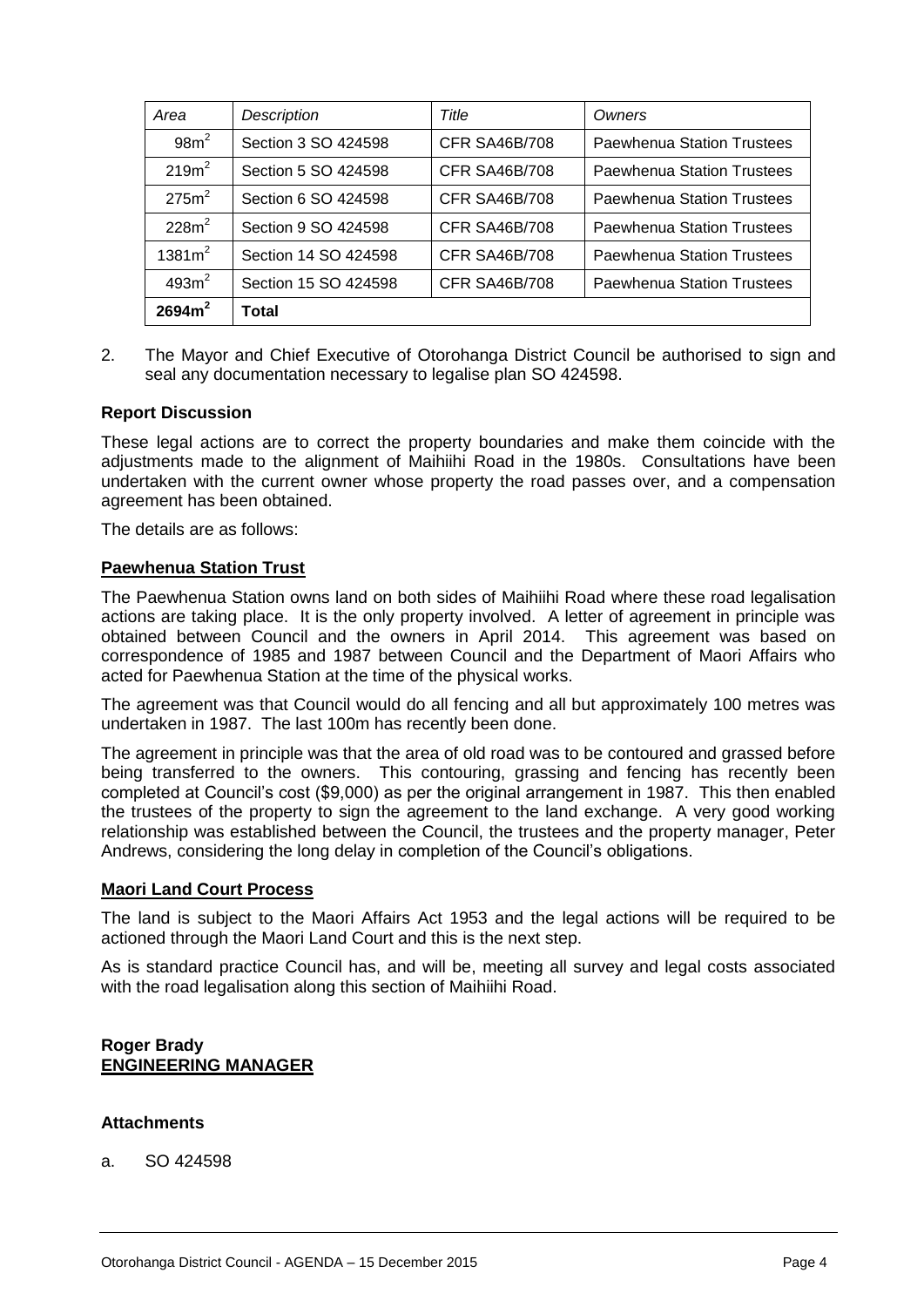



### Digital Title Plan - SO 424598

| Survey Number<br>Surveyor Reference<br>Surveyor<br>Survey Firm | SO 424598<br>Mathiihi South.nzt<br>Peter Thomas Cotter<br>Otorohanga District Council<br>Surveyor Declaration I Peter Thomas Cotter, being a person entitled to practise as a licensed cadastral surveyor, certify that<br>(a) The surveys to which this dataset relates are accurate, and were undertaken by me or under my<br>direction in accordance with the Cadastral Survey Act 2002 and the Surveyor-General's Rules for<br>Cadastral Survey 2002/2;<br>(b) This dataset is accurate, and has been created in accordance with that Act and those Rules.<br>Declared on 16/02/2010. |                                 |                           |              |
|----------------------------------------------------------------|-------------------------------------------------------------------------------------------------------------------------------------------------------------------------------------------------------------------------------------------------------------------------------------------------------------------------------------------------------------------------------------------------------------------------------------------------------------------------------------------------------------------------------------------------------------------------------------------|---------------------------------|---------------------------|--------------|
| <b>Survey Details</b>                                          |                                                                                                                                                                                                                                                                                                                                                                                                                                                                                                                                                                                           |                                 |                           |              |
|                                                                | Dataset Description Sections 1 - 15 SO 424598                                                                                                                                                                                                                                                                                                                                                                                                                                                                                                                                             |                                 |                           |              |
| Status                                                         | Approved as to Survey                                                                                                                                                                                                                                                                                                                                                                                                                                                                                                                                                                     |                                 |                           |              |
| <b>Land District</b>                                           | South Auckland                                                                                                                                                                                                                                                                                                                                                                                                                                                                                                                                                                            | <b>Survey Class</b>             | Class II Cadastral Survey |              |
| <b>Submitted Date</b>                                          | 16/02/2010                                                                                                                                                                                                                                                                                                                                                                                                                                                                                                                                                                                | Survey Approval Date 18/02/2010 |                           |              |
|                                                                |                                                                                                                                                                                                                                                                                                                                                                                                                                                                                                                                                                                           | Deposit Date                    |                           |              |
| Territorial Authorities                                        |                                                                                                                                                                                                                                                                                                                                                                                                                                                                                                                                                                                           |                                 |                           |              |
| Otorohanga District                                            |                                                                                                                                                                                                                                                                                                                                                                                                                                                                                                                                                                                           |                                 |                           |              |
| Comprised In                                                   |                                                                                                                                                                                                                                                                                                                                                                                                                                                                                                                                                                                           |                                 |                           |              |
| CT SA720/213                                                   |                                                                                                                                                                                                                                                                                                                                                                                                                                                                                                                                                                                           |                                 |                           |              |
| CT SA46B/708                                                   |                                                                                                                                                                                                                                                                                                                                                                                                                                                                                                                                                                                           |                                 |                           |              |
| CT SA23A/1369                                                  |                                                                                                                                                                                                                                                                                                                                                                                                                                                                                                                                                                                           |                                 |                           |              |
| <b>Created Parcels</b>                                         |                                                                                                                                                                                                                                                                                                                                                                                                                                                                                                                                                                                           |                                 |                           |              |
| Parcels                                                        |                                                                                                                                                                                                                                                                                                                                                                                                                                                                                                                                                                                           | Parcel Intent                   | Arca                      | CT Reference |
| Section 15 Survey Office Plan 424598                           |                                                                                                                                                                                                                                                                                                                                                                                                                                                                                                                                                                                           | Legalisation                    | 0.0493 Ha                 |              |
| Part Lot 9 Deposited Plan 9874                                 |                                                                                                                                                                                                                                                                                                                                                                                                                                                                                                                                                                                           | Fee Simple Title                |                           |              |
|                                                                |                                                                                                                                                                                                                                                                                                                                                                                                                                                                                                                                                                                           | Road                            |                           |              |
|                                                                |                                                                                                                                                                                                                                                                                                                                                                                                                                                                                                                                                                                           | Road                            |                           |              |
| Section 14 Survey Office Plan 424598                           |                                                                                                                                                                                                                                                                                                                                                                                                                                                                                                                                                                                           | Legalisation                    | 0.1381 Ha                 |              |
| Part Lot 6 Deposited Plan 11788                                |                                                                                                                                                                                                                                                                                                                                                                                                                                                                                                                                                                                           | Fee Simple Title                |                           |              |
|                                                                | Part Section 21 Block XII Mangaorongo Survey District                                                                                                                                                                                                                                                                                                                                                                                                                                                                                                                                     | Fee Simple Title                | 0.0189 Ha                 |              |
| Section 1 Survey Office Plan 424598                            |                                                                                                                                                                                                                                                                                                                                                                                                                                                                                                                                                                                           | Legalisation                    | 0.0350 Ha                 |              |
| Section 2 Survey Office Plan 424598                            |                                                                                                                                                                                                                                                                                                                                                                                                                                                                                                                                                                                           | Legalisation                    | 0.0098 Ha                 |              |
| Section 3 Survey Office Plan 424598                            |                                                                                                                                                                                                                                                                                                                                                                                                                                                                                                                                                                                           | Legalisation<br>Legalisation    | 0.0508 Ha                 |              |
| Section 4 Survey Office Plan 424598                            |                                                                                                                                                                                                                                                                                                                                                                                                                                                                                                                                                                                           | Legalisation                    | 0.0219 Ha                 |              |
| Section 5 Survey Office Plan 424598                            |                                                                                                                                                                                                                                                                                                                                                                                                                                                                                                                                                                                           | Legalisation                    | 0.0275 Ha                 |              |
| Section 6 Survey Office Plan 424598                            |                                                                                                                                                                                                                                                                                                                                                                                                                                                                                                                                                                                           |                                 |                           |              |
|                                                                |                                                                                                                                                                                                                                                                                                                                                                                                                                                                                                                                                                                           |                                 |                           |              |

 ${\tt S0}$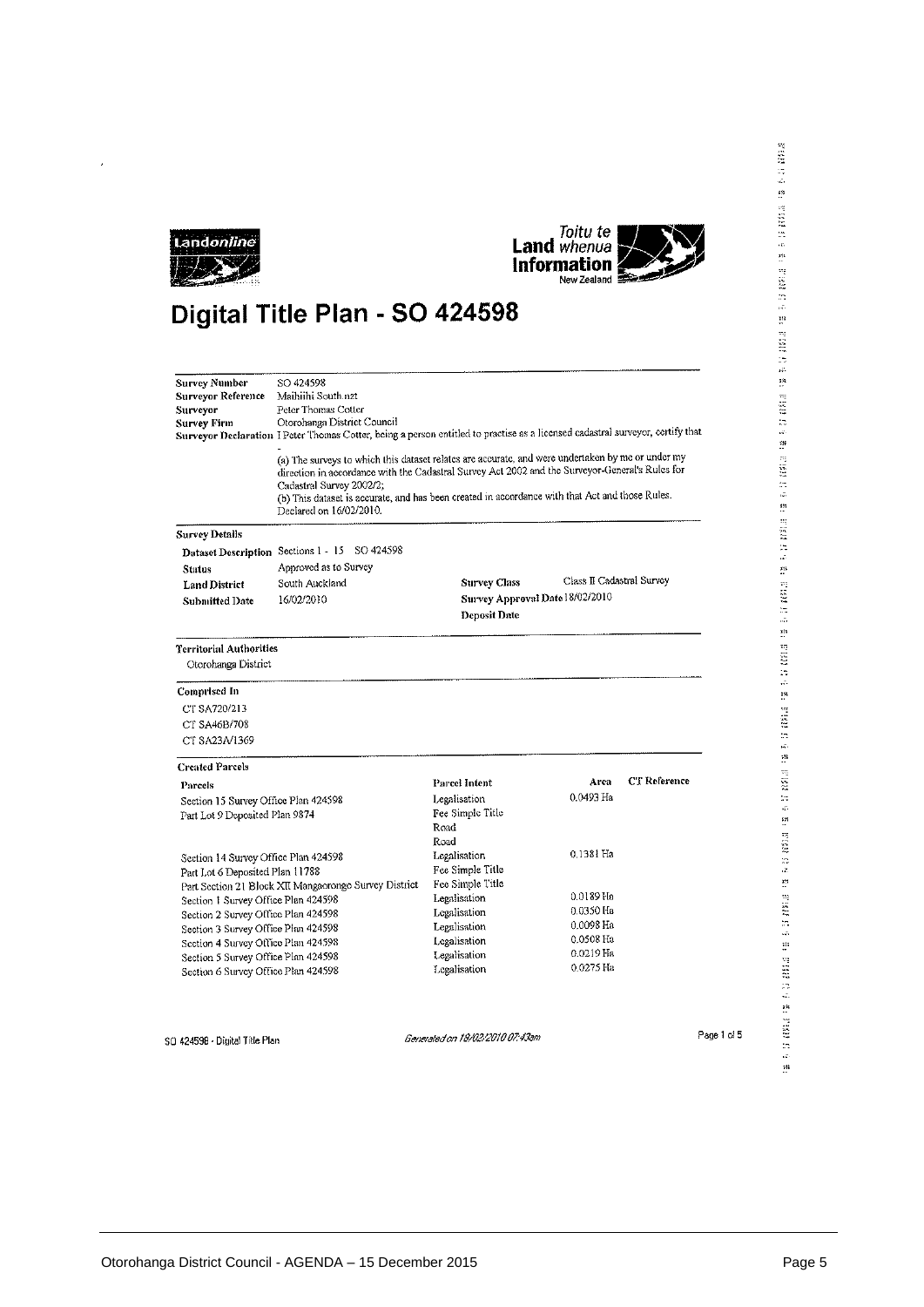



### Digital Title Plan - SO 424598

| Parcels                              | Parcel Intent | Area        | CT Reference |
|--------------------------------------|---------------|-------------|--------------|
| Section 7 Survey Office Plan 424598  | Legalisation  | 0.1003 Ha   |              |
| Section 8 Survey Office Plan 424598  | Legalisation  | $0.0274$ Ha |              |
| Section 9 Survey Office Plan 424598  | Legalisation  | 0.0228 Ha   |              |
| Section 10 Survey Office Plan 424598 | Legalisation  | $0.0051$ Ha |              |
| Section 11 Survey Office Plan 424598 | Legalisation  | 0.0113 Ha   |              |
| Section 12 Survey Office Plan 424598 | Legalisation  | 0.0093 Ha   |              |
| Section 13 Survey Office Plan 424598 | Legalisation  | 0.0408 Ha   |              |
| Total Area                           |               | 0.5683 Ha   |              |

SD 424598 - Digital Title Plan

Generated on 18/02/2010 07:43am

Page 2 of 5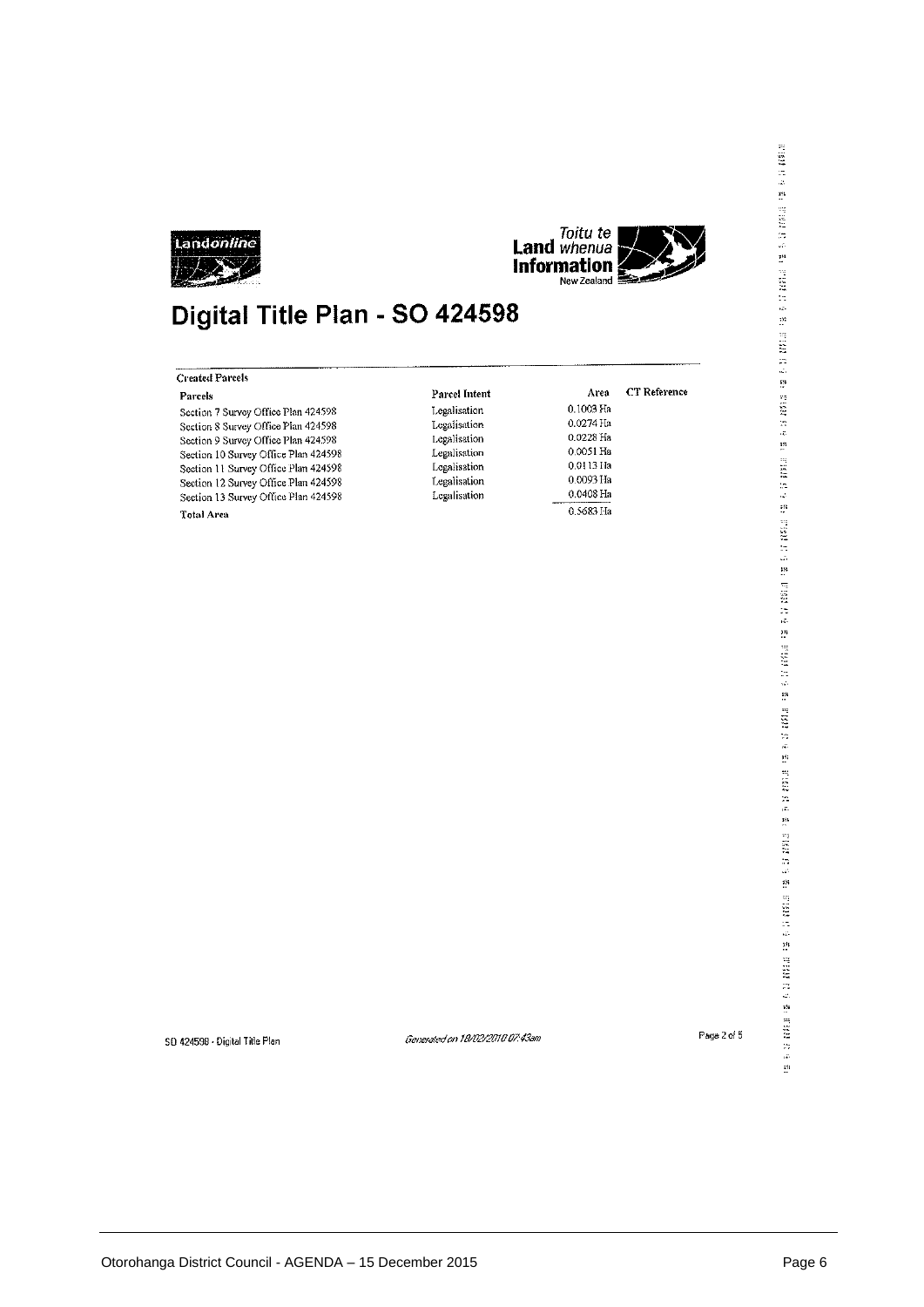# Schedule / Memorandum

## SCHEDULE OF AREAS

|          | Land Registration District                                       | <b>Plan Number</b>          |                 |
|----------|------------------------------------------------------------------|-----------------------------|-----------------|
|          | South Austand                                                    | <b>BSSASS OS</b>            |                 |
|          |                                                                  |                             |                 |
|          | Eard to be Acquired for Road                                     |                             |                 |
| Shown %  | <b>Website</b><br><b>Experience</b>                              | <b>ANGELIA DE REGISTERE</b> | X. PR           |
| Sec. 1   | Part Lot 6 DP 11788                                              | C.T. SA23A/1389             | <b>BIL88ILG</b> |
| Sec. 2   | Part Lot 9 DP 9874                                               | C.T. SA46B/708              | D.0350ha        |
| Sec. $4$ | Part Lot 9 DP 9874                                               | C.T. SA46B/708              | D.0508ha        |
| Sec. 7   | Partic 9DP 9874                                                  | C.T. SA46BJ708              | 6100319         |
| Sec.8    | Part Lot 9 DP 9874                                               | C.T. SA46B/708              | 0.0274ha        |
| Sec. 10  | Part Lot 9 DP 9874                                               | C.T. SA46B/708              | 0.0051ha        |
| Sec. 11  | Part Lot 9 DP 9874                                               | C.T. SA46B/708              | <b>BUS1131</b>  |
| Sec. 12  | Part Lot 9 DP 9874                                               | C.T. SA46B/708              | 0.0093ha        |
| Sec. 13  | he4<br>Mangaorongo Survey District<br><b>Section</b><br>21 Block | 211 C.T. SA730212           | <b>0.0408ha</b> |
|          |                                                                  |                             |                 |

Generated on 18/02/2010 07:43am

eres.

| Sec. 15            | Sec. 14            | es. 9              | Sec.6              | Sec. 5             | Sec. 3             | <b>Silboxer</b> | References |                |
|--------------------|--------------------|--------------------|--------------------|--------------------|--------------------|-----------------|------------|----------------|
| Part Lot 9 DP 9874 | Part Lot 9 DP 9874 | Part Lot 9 DP 9874 | Part Lot 9 DP 9874 | Part Lot 9 DP 9874 | Part Lot 9 DP 9874 | <b>AQIDE</b>    |            | Road bestopped |
| C.T. SA46B/708     | C.T. SA46B7708     | C.T. SA46BI708     | C.T. SA46B/708     | C.T. SA46B/708     | C.T. SA46B/708     | file Reference  |            |                |
| 0.0493na           | 0.13811a           | <b>D.0228ha</b>    | D.0275ha           | <b>P461Z00</b>     | eu3600'0           | Area.           |            |                |

SD 424598 - Digital Title Plan

 $\bar{\beta}$ 

Page 3 of 5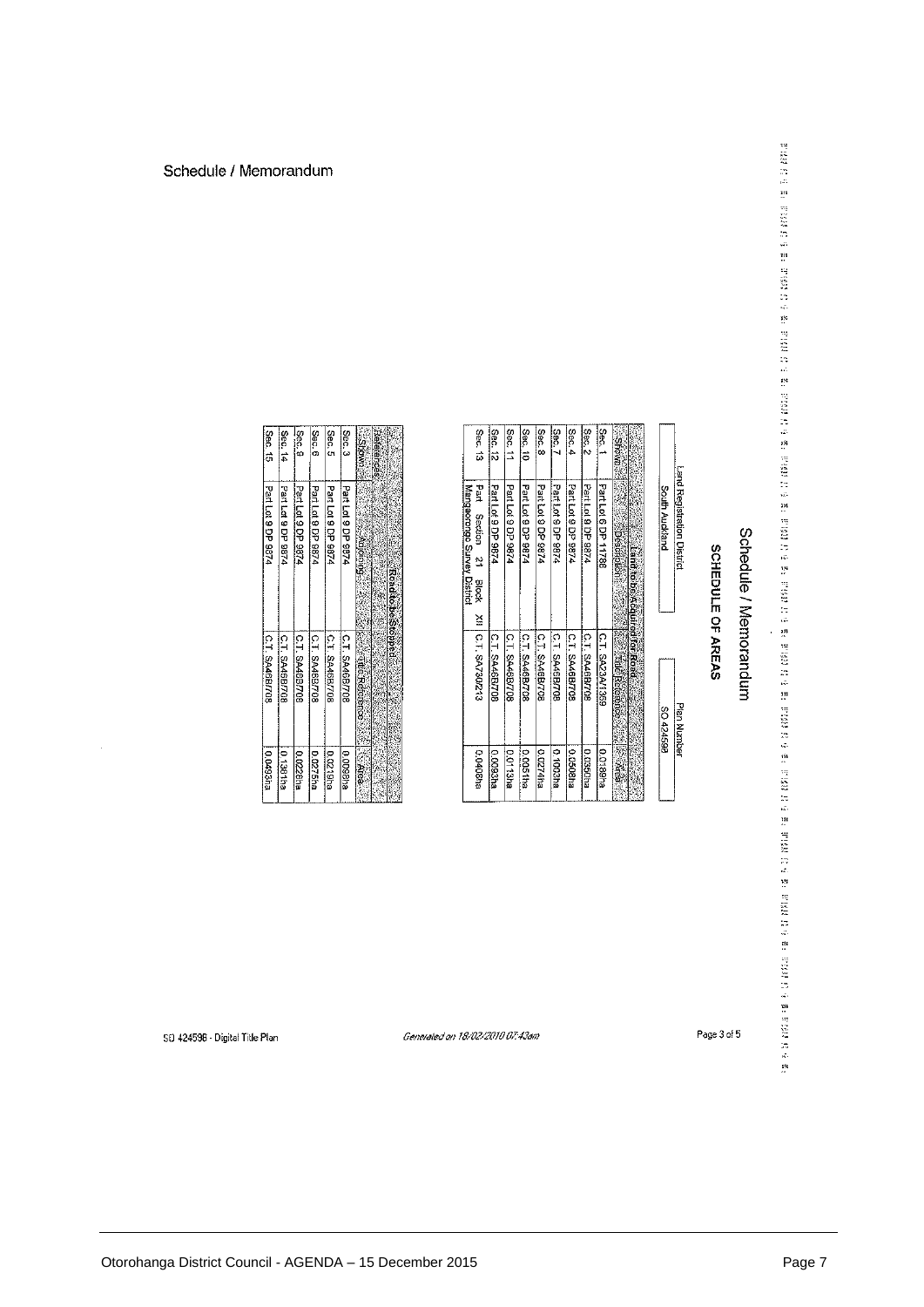

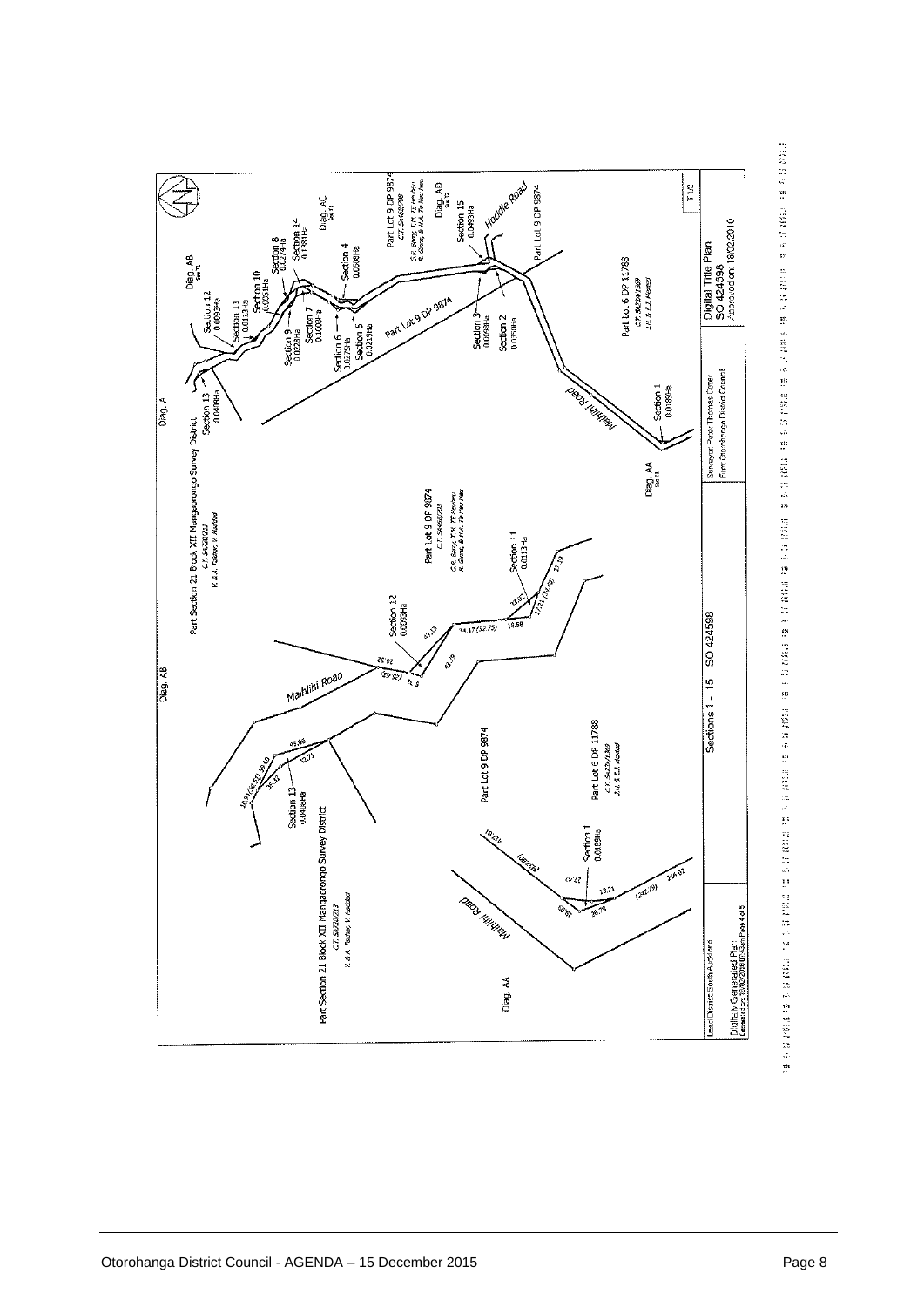

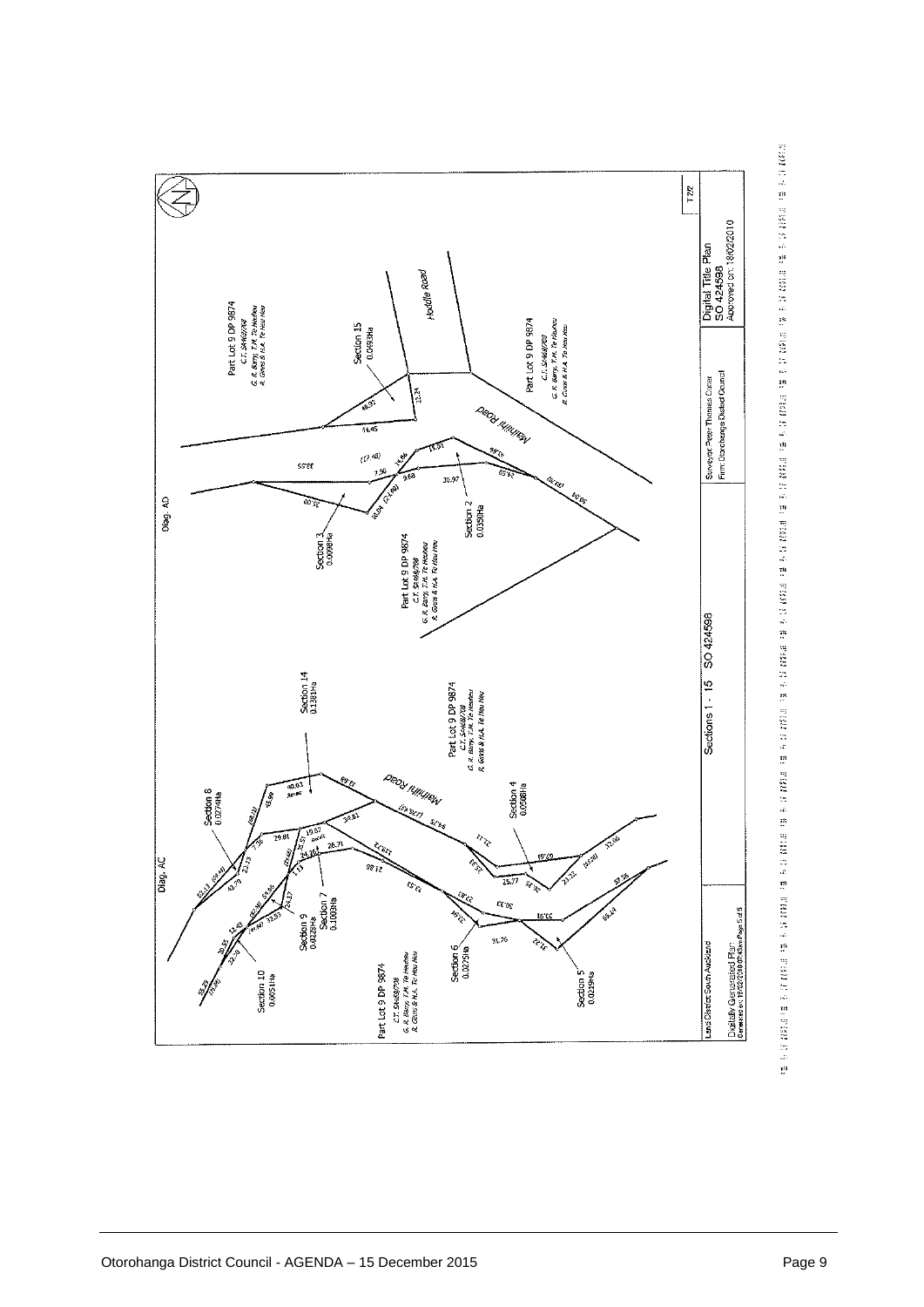### **Subject: APPLICATION FOR TEMPORARY ROAD CLOSURE – HAMILTON CAR CLUB – NGUTUNUI HILLCLIMB**

**To: His Worship the Mayor and Councillors Otorohanga District Council**

**From: Senior Engineering Assistant**

**Date: 15 December 2015**

### **Relevant Community Outcomes**

- Provide for the unique history and culture of the District
- Promote the local economy and opportunities for sustainable economic development
- Foster an involved and engaged Community
- Recognise the importance of the Districts rural character

### **Executive Summary**

An application has been received from the Hamilton Car Club for the following road closure within the Otorohanga District, to enable the Hamilton Car Club to hold the Ngutunui Hillclimb.

\_\_\_\_\_\_\_\_\_\_\_\_\_\_\_\_\_\_\_\_\_\_\_\_\_\_\_\_\_\_\_\_\_\_\_\_\_\_\_\_\_\_\_\_\_\_\_\_\_\_\_\_\_\_\_\_\_\_\_\_\_\_\_\_\_\_\_\_\_\_\_\_\_\_\_\_\_

### **Staff Recommendation**

It is recommended that approval be granted for the following road closure:

Purpose: Ngutunui Hillclimb

Date: Sunday, 6 March 2016

Details of Closure: **PEKANUI ROAD** – entire length. Includes intersection with Scott Road (no exit)

### **Period of Proposed Closure**:8:45am to 5:00pm

With the following conditions imposed:

- 1. Persons will be allowed through the closure in the event of an emergency.
- 2. Hamilton Car Club is to pay an application fee of \$400.00 towards the administration of the road closure to Otorohanga District Council.
- 3. Hamilton Car Club is to pay for all advertising costs to the appropriate newspapers. Public notice advertisements are to be published in the Waitomo News.
- 4. Hamilton Car Club is responsible for obtaining public liability insurance (and paying the cost thereof) to a minimum value of \$2,000,000. This is required to indemnify Council against any damage to the property or persons as a result of rally activities during the road closure period.
- 5. Hamilton Car Club is to comply with the objection provisions contained in the Transport (Vehicular Traffic Road Closure) Regulations 1965.
- 6. Hamilton Car Club is to liaise, and provide evidence of liaison with all operators and businesses that may be affected by the road closures.
- 7. Hamilton Car Club is to consult with all residents of all properties on the roads intending to be closed and also the residents on roads connecting with roads intending to be closed, including any, no exit roads. Two mail drops to residents are to be carried out.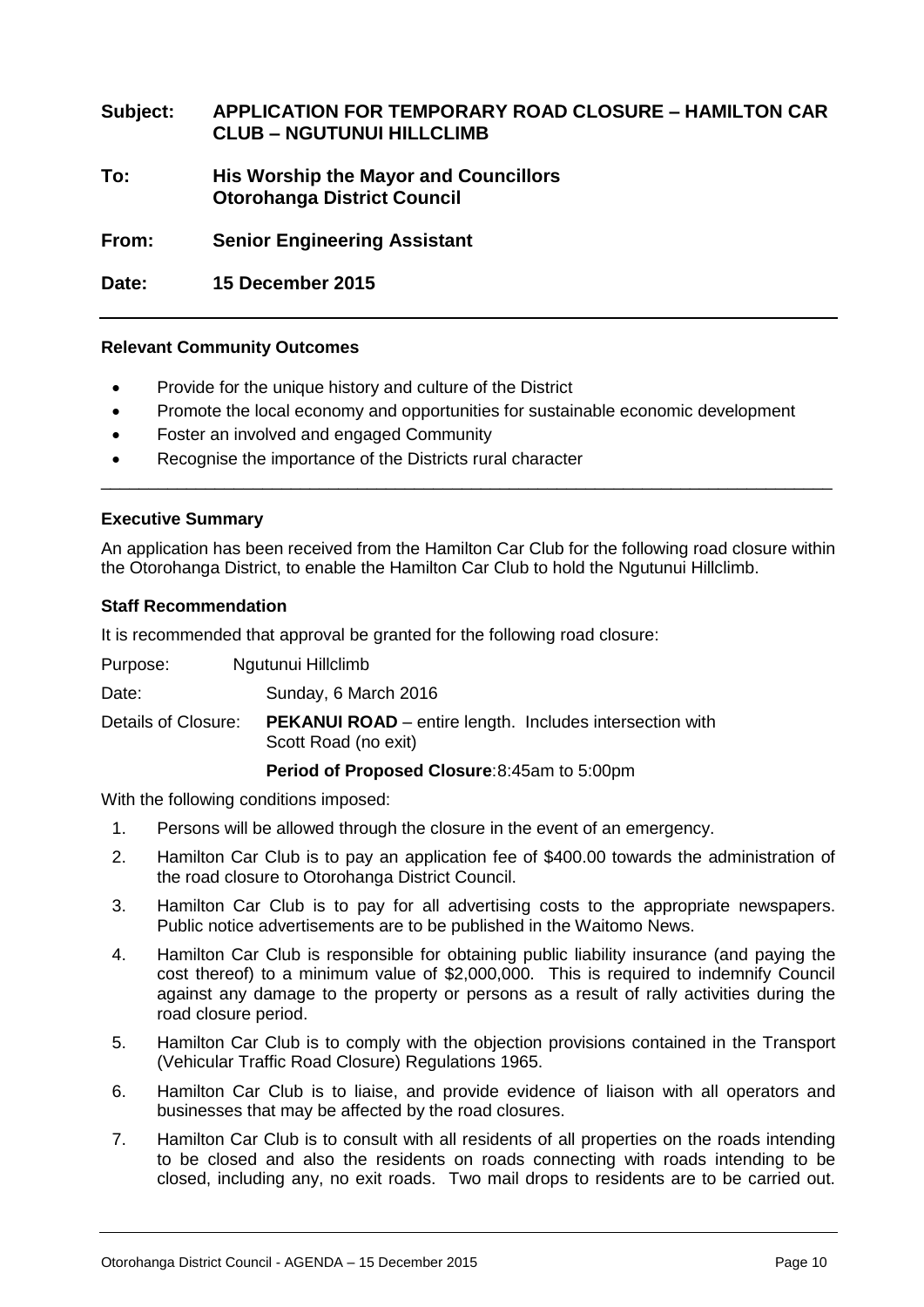All initial mail drops to residents are to be approves by Council staff before distribution commences. The subsequent mail drop is to be completed no later than ten full days before the proposed closures.

- 8. Hamilton Car Club is solely responsible for signposting and policing of the roads to be closed, to ensure that only vehicles connected with the event have access to the road closure areas. This includes arranging the delivery, erection and staffing of all road closure barriers and the removal thereof after closures. All gates and entranceways are to be taped and to ensure its removal thereafter.
- 9. Signs advising of the road closures are to be erected at the start and end of the closed portions of the roads and on each intersecting road two weeks prior to the road closure. All signs are to be removed immediately after the closure. A Hamilton Car Club representative is to meet with Council Engineering staff regarding the required signs format, size, location and quantity of signs for approval before they are manufactured and erected.

### **Report Discussion**

Hamilton Car Club have applied for this road closure pursuant to the Tenth Schedule of the Local Government Act 1974.

They are prepared to comply with the objection provisions contained in the Transport (Vehicular Traffic Road Closure) Regulations 1965. Hamilton Car Club, are in the process of obtaining consents from residents of the affected areas, indicating agreement for the road closures. They have also conducted an initial letter drop and will carry out a reminder mail drop no later than ten full days before the proposed closure.

At the suggestion of a resident the Hamilton Car Club are donating trees to Ngutunui School to offset the carbon emissions from this event therefore making the event carbon neutral.

This event is also a major fundraising event for Ngutunui School, who provide an off-road venue, sausage sizzle and catering for the competitors and visitors to the school and the event.

The Hamilton Car Club will also give Ngutunui School a donation of \$5.00 per entry and share of the profit from the catering. A couple of people from the area will also be given the opportunity to experience a ride in a rally car.

### **Marion Fleming SENIOR ENGINEERING ASSISTANT**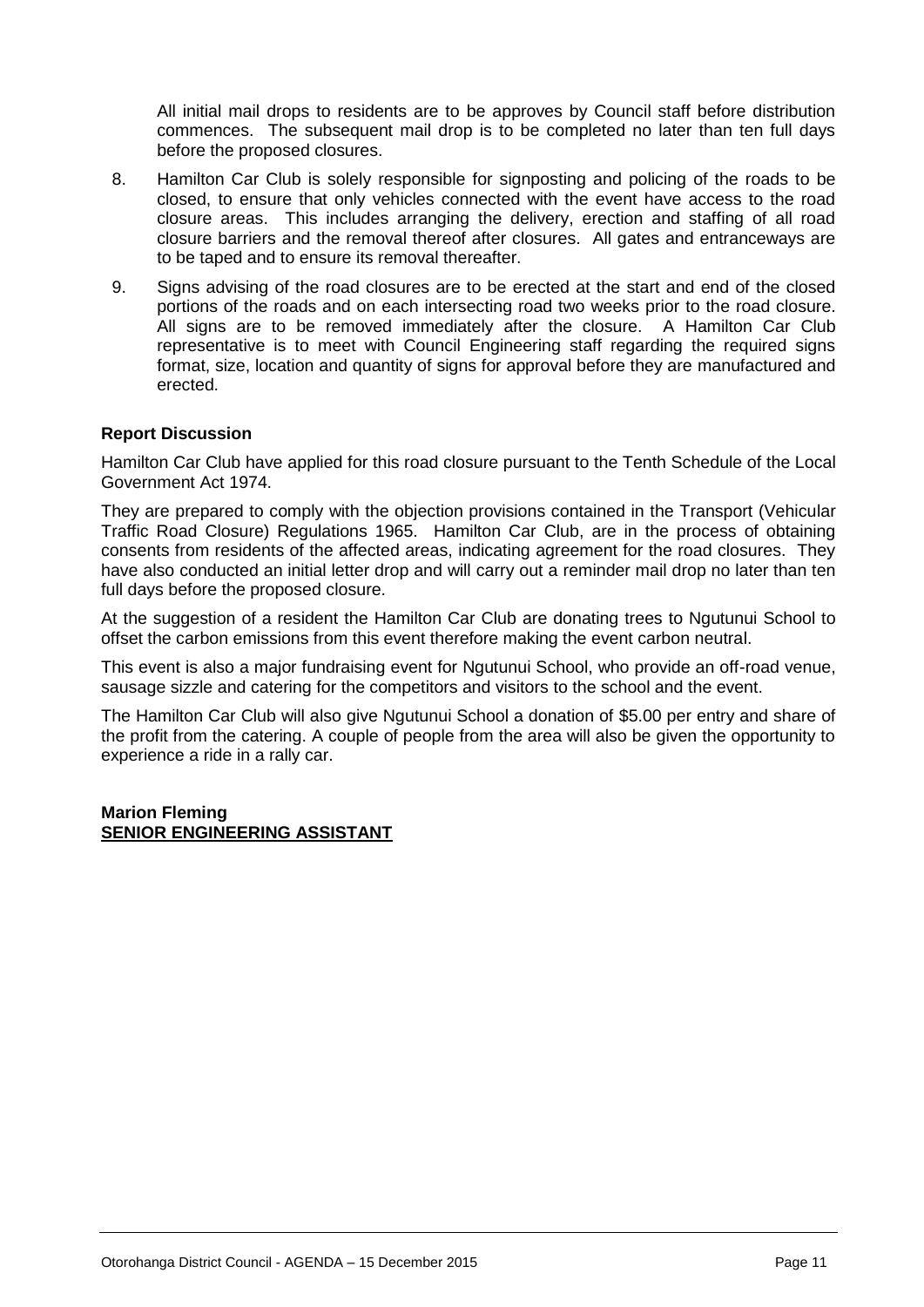### **Item 269**: **ODC MATTERS REFERRED FROM 17 NOVEMBER 2015**

**To: His Worship the Mayor and Councillors Otorohanga District Council**

**From: Governance Supervisor**

**Date: 15 December 2015** 

### **Executive Summary**

#### **1. COUNCIL**

### 17 November 2015

i. To have discussion with Roading experts on the options available to improve re-occuring corrugation on sections of metal roads.

### **2. HIS WORSHIP**

### 20 October 2015

i. To follow up on the suggestion for a future Council meeting to be held on a local Marae in the District.

### **3. CR KLOS**

### 20 October 2015

i. On behalf of Council to have discussion with Landscape Consultant Mrs Rosemary Davison on the Board's decision to cancel the annual Community Garden Competition and whether there are other opportunities to encourage property owners to improve their properties.

### **CA Tutty GOVERNANCE SUPERVISOR**

### **GENERAL**

### **MOTION TO EXCLUDE THE PUBLIC**

### **Item 262 OBJECTION TO MENACING DOG CLASSIFICATION ON KARMA AND OTO CONFIDENTIAL**

### **Reason for Confidentiality**

| <b>Grounds</b>                                                                                                                            | Reason                                                                                                             |
|-------------------------------------------------------------------------------------------------------------------------------------------|--------------------------------------------------------------------------------------------------------------------|
| 48(1) of the Local<br>Section<br>Government Official Information  <br>and Meetings Act 1987, which<br>permits the meeting to be closed to | Subject to sections 6, 8 and 17 of the<br>Local<br>Official<br>Government<br>Information Act 1987, the withholding |